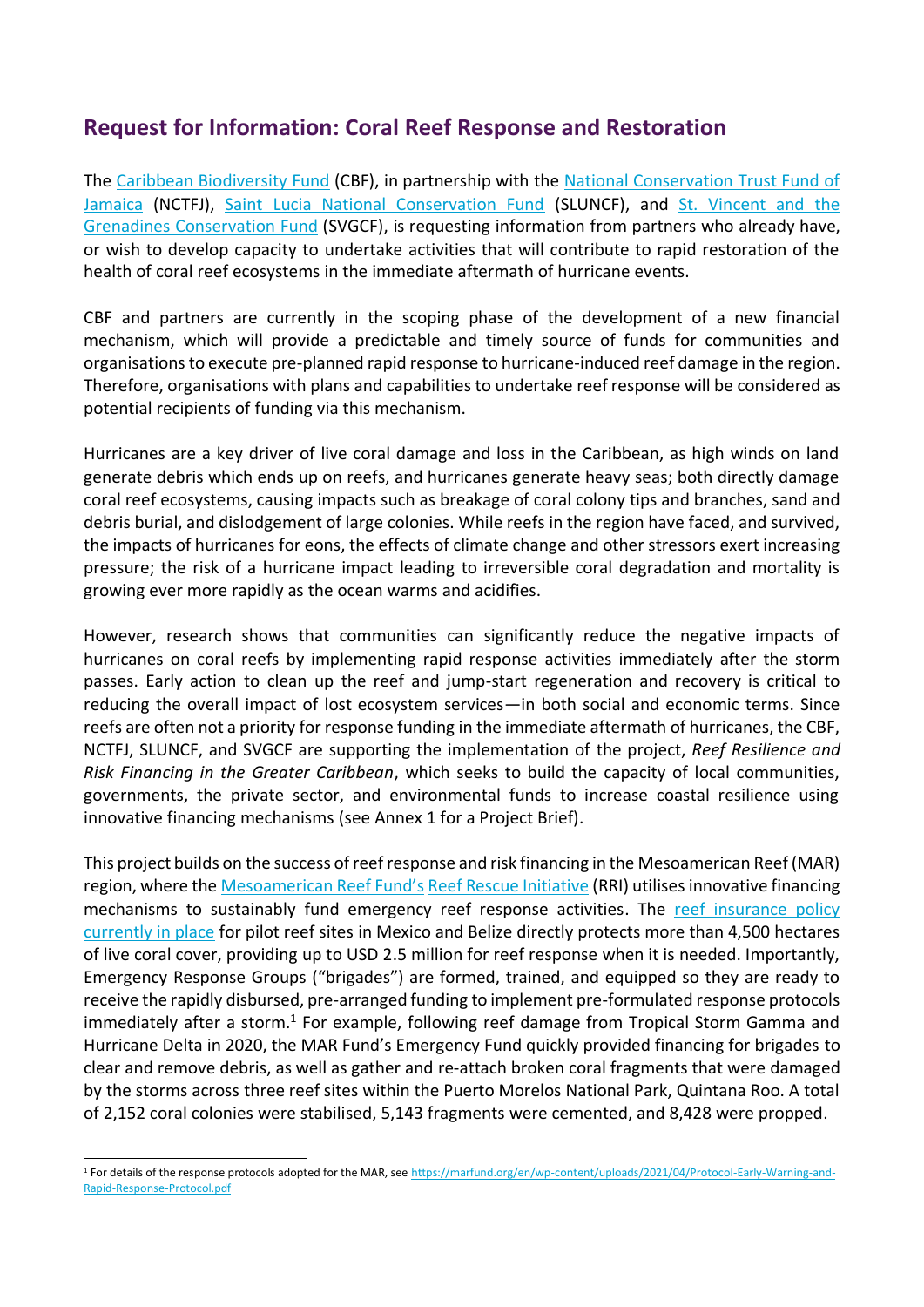Reef response preparedness is an essential cornerstone to connect innovative financing to rapid response and enhanced reef resilience. Therefore, the purpose of this call for Expressions of Interest is to hear from experts and practitioners in the region: how would you plan for and implement rapid actions to mitigate hurricane impacts and build the resilience of coral reefs and the communities they protect and support?

Reef response could include a variety of activities, including, but not limited to: post-storm damage surveys; removal of debris; the recovery, stabilisation, and reattachment of damaged coral fragments; and/or the planting-out of cultivated corals. Therefore, we invite organisations involved in marine conservation and coral reef restoration in particular, and coastal resilience more broadly to submit information under this request.

Please send responses to programofficer cf@caribbeanbiodiversityfund.org by Friday 15 April. Written ideas / concepts should include, in a maximum of 2 pages:

- 1. A description of activities, including geographical scope (e.g., national; sub-national area of reefs; local reef), that your organisation would plan to implement immediately after a hurricane to assist coral reef recovery and improve reef ecosystem health; and
- 2. An estimated budget range for each activity (depending on degree of impact on the reef—e.g., while the cost of activities such as damage surveying may be relatively fixed, other costs may vary with the scale of subequent response for intermediate vs. severe impacts).

We encourage creative ideas / concepts that utilise your current expertise and experience and key partners to strengthen the resilience of coral reef ecosystems. Additional co-benefits of these activities should also be noted (e.g., driving conservation tourism; building the potential market for nursery-grown corals).

Note that this Request for Information stage is not a competitive call; it is a call for ideas / concepts from experts and practitioners, which will shape the development of the new financial mechanism. Responses will greatly enhance our understanding of the potential benefits of a reef risk financing mechanism, and your proposed activities will inform the Terms of Reference that will be developed for reef response. Once the scoping activities of this project development phase are complete, and dependent on the project proceeding to the implementation phase, a Call for Full Proposals will be launched for formal participation.

Please address any questions to programofficer cf@caribbeanbiodiversityfund.org by Monday 11 **April**.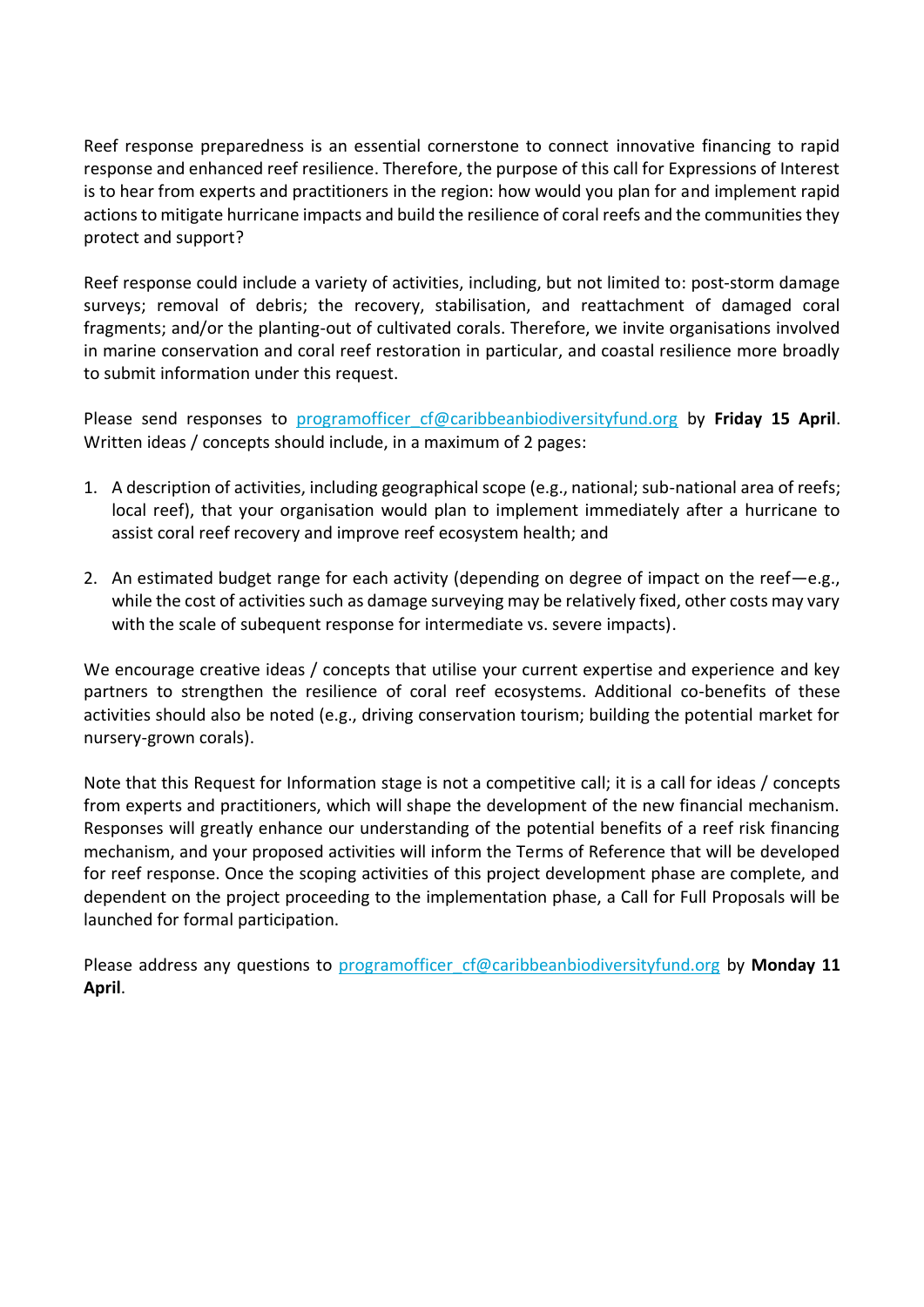

The **[Caribbean Biodiversity Fund](https://www.caribbeanbiodiversityfund.org/)** (CBF), the **[Mesoamerican Reef Fund](https://marfund.org/)**, and **[WTW](https://www.wtwco.com/en-ID/Insights/research-programs-and-collaborations/climate-and-resilience-hub)** are collaborating to develop a practical solution to address climate risk to Caribbean coral reefs and the communities they support: the development of innovative financing mechanisms, such as parametric insurance tools, which will provide predictable and timely funds to restore and conserve this critical natural infrastructure.

### **The Context**

Coral reefs are incredibly valuable ecosystems, providing billions of dollars to the Caribbean economy every year. From fisherfolk dependent on a reliable catch, through coastal communities made more resilient by the protective capacity of the reef, to tourism and recreational businesses generating GDP, Caribbean coral reefs provide food security, livelihoods, and safety for millions of people.

Caribbean reefs, along with all of the warm-water coral reef systems of the world, are in existential crisis. While reefs have faced, and survived, the impacts of hurricanes for eons, the effects of climate change and other stressors exert increasing pressure; the risk of a hurricane impact leading to irreversible coral degradation and mortality is growing ever more rapidly as the ocean warms and acidifies.

### **The Challenge**

Increasing risk to coral reefs threatens the abundant ecosystem services these natural assets provide, potentially impacting blue economy investments and livelihoods. Fortunately, the science of reef repair and recovery provides an opportunity to actively reduce the negative impacts of hurricanes on coral reefs. This, in turn, can increase the resilience of the reef to chronic anthropogenic pressures. Early action to clean up the reef and jump-start regeneration and recovery is, therefore, critical to reducing the overall impact of lost ecosystem services - in both social and economic terms. However, the restoration of natural ecosystems is often not a priority in the aftermath of extreme events, as resources are focused mainly on grey infrastructure and property. This risk to coastal communities is currently unassessed, unaddressed, and unfinanced.

## **The Solution**

The goal of the project, *Reef Resilience and Risk Financing in the Greater Caribbean*, is to build regional, national, and local capacity to increase coastal resilience using innovative financing mechanisms for post-storm reef restoration, such as parametric reef insurance. These mechanisms provide predictable and timely funds for rapid response activities to build the resilience of coastal communities and restore critical ecosystem services in the wake of damaging hurricanes.

With the financial support of the [Ocean Risk and Resilience Action Alliance,](https://www.oceanriskalliance.org/) thanks to the contribution of the Blue Planet Fund through the UK Department for Environment, Food & Rural Affairs and building on work funded by the German and Canadian governments, this project will develop a reef risk financing strategy to support the Caribbean Sustainable Finance Architecture, working through the CBF and its partner National Conservation Trust Funds. At this pilot development stage, the National Conservation Trust Fund of Jamaica, the Saint Lucia National Conservation Fund, and the St. Vincent and the Grenadines Conservation Fund will receive assistance to build the frameworks and access the instruments to connect local reef-response capacity to funding when it is needed.